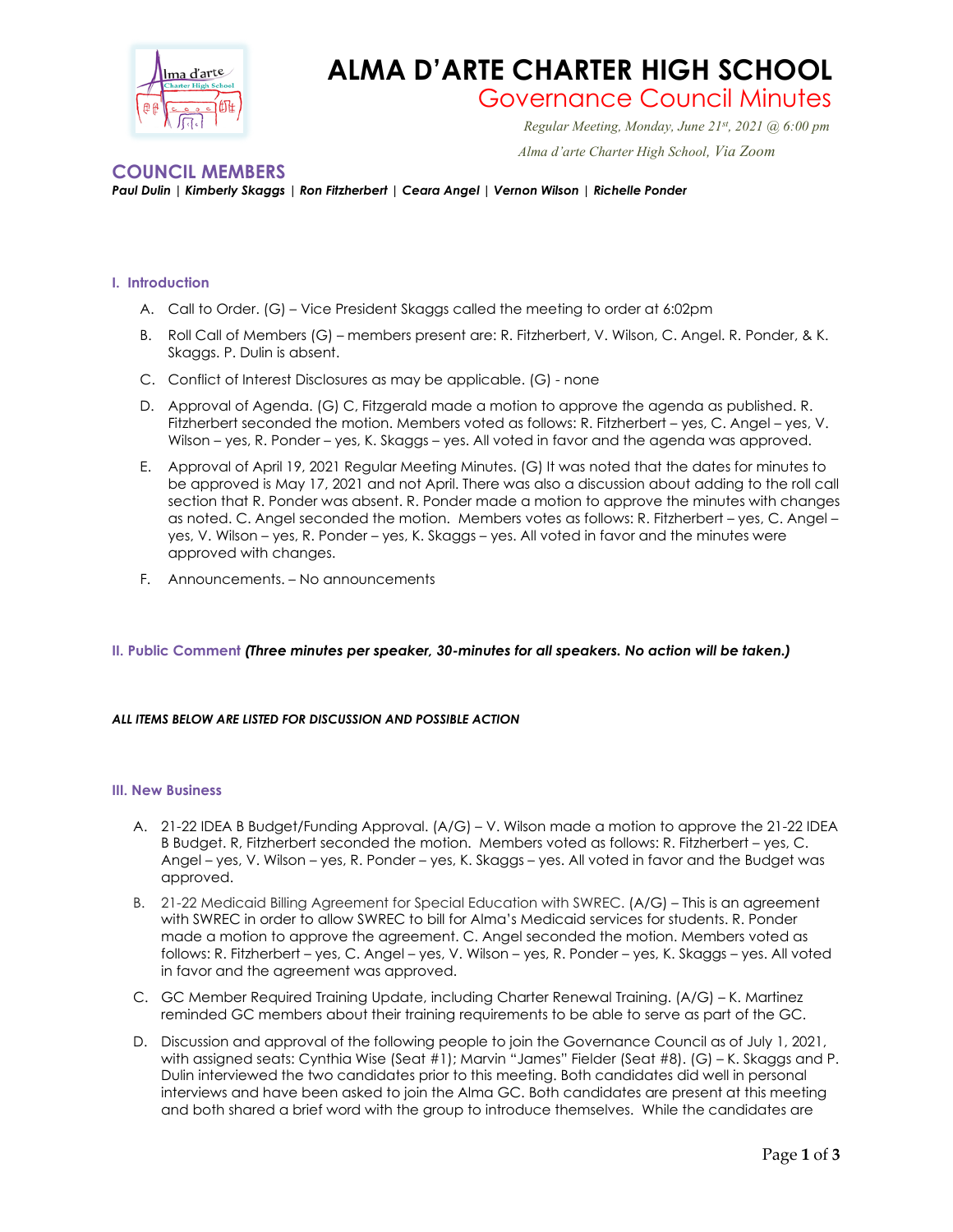both viable for membership, all members were not provided with the candidate's packet of nomination before this meeting. R. Ponder made a motion to table the approvals until the packets are reviewed by the remaining members. Approvals will be done in a special meeting for Monday June 28, 2021. V. Wilson seconded the motion. Members voted as follows: R. Fitzherbert – yes, C. Angel – yes, V. Wilson – yes, R. Ponder – yes, K. Skaggs – yes. All voted in favor and the GC will move the approval date to the special meeting on 6-28-21.

- E. Naming the Court Youth Center/Alma d'arte auditorium the Irene Oliver-Lewis Theater. (A/G)
	- a. Note: LCPS meeting minutes approving name change included. Past minutes from the LCPS board indicated that it had been approved in 2014 to rename the Alma d'arte auditorium to the "Irene Oliver-Lewis Theater." R. Fitzherbert indicated to the GC that this item was previously approved in February of 2020 by a prior GC group. However, due to COVID-19 the event while in its planning stages was postponed indefinitely through the pandemic. R. Ponder suggested that She and K. Martinez reach out to Ms. Oliver-Lewis to discuss availability and proceed with planning a celebration for a renaming ceremony.

#### **IV. Old/Recurring Business**

- A. Continued discussion of requirements for vaccinations of all students attending Alma d'arte Charter High School for the 2021-2022 Academic Year. (A/G) – K. Martinez met with P. Matthews, legal counsel for Alma d'arte regarding this requirement. P. Matthews indicated that the school could not require students to be vaccinated. Short discussion was made of this item and it was concluded that it is not a possibility,
- B. Policy Approvals
	- 1. Third and last reading, and approval of selected new policies for operating Alma d'arte Charter High School. (G) – There are no new policies ready for a third reading. The policy committee is working on a new batch of policies to ready for next meeting.
- C. Monthly Financial Report
	- 1. Financial Statements as of May 31, 2021. (F) A. Lerner presented the May 2021 financial statements to the GC. She noted that the Agenda date was April 2021. It was corrected to May 2021 and Ms. Lerner presented the statements.
	- 2. BAR's Approval (if required). (G) No BARs.
	- 3. Payroll and Accounts Payable Acceptance and Approval. (G) R. Fitzherbert made a motion to approve the payroll & accounts payable for May of 2021. V. Wilson seconded the motion. Members voted as follows: R. Fitzherbert – yes, C. Angel – yes, V. Wilson – yes, R. Ponder – yes, K. Skaggs – yes. All voted in favor and the Payroll & Accounts payable statements for May 2021 were approved.
- D. Monthly Administrative Report
	- 1. Monthly Principal's Update Report. (A) K. Martinez gave a report on the culmination of the 20-21 school year. The senior ceremonies of Honors night & Graduation were held and students also enjoyed the final weeks with a fun day. Ms. Martinez also spoke about new staffing. She has hired a new Art teacher, Raoul Dorn who was a previous Alma instructor. Mr. Dorn will be returning to Alma this year. She has also hired a new school social worker, April Marquez from Rio Rancho, NM. At present we are currently at 128 students enrolled. And the push to continue registration continues. Ms. Martinez mentioned applying for a spot at the LC Farmer's Market to help boost enrollment outreach, and possibly use it after for student use. K. Skaggs agreed that the use of social media outlets in conjunction with the Farmer's Market would cast a wider net to reach more potential students.
	- 2. Equity Council Update. (A/G) There is no Equity Council update at this time.

 E. Executive Session – To discuss CBA Progress & a personnel matter. (A/G) – K. Skaggs thanked GC guests Cynthia Wise & James Fielder for their attendance and excused them from the remainder of the meeting. R. Fitzherbert made a motion for the GC go into an executive session to discuss the CBA progress and a personnel matter. V. Wilson seconded the motion. All members voted in favor and the executive session began at 7:10pm. The executive session ended at 7:25pm. (R. Fitzherbert made a motion to return